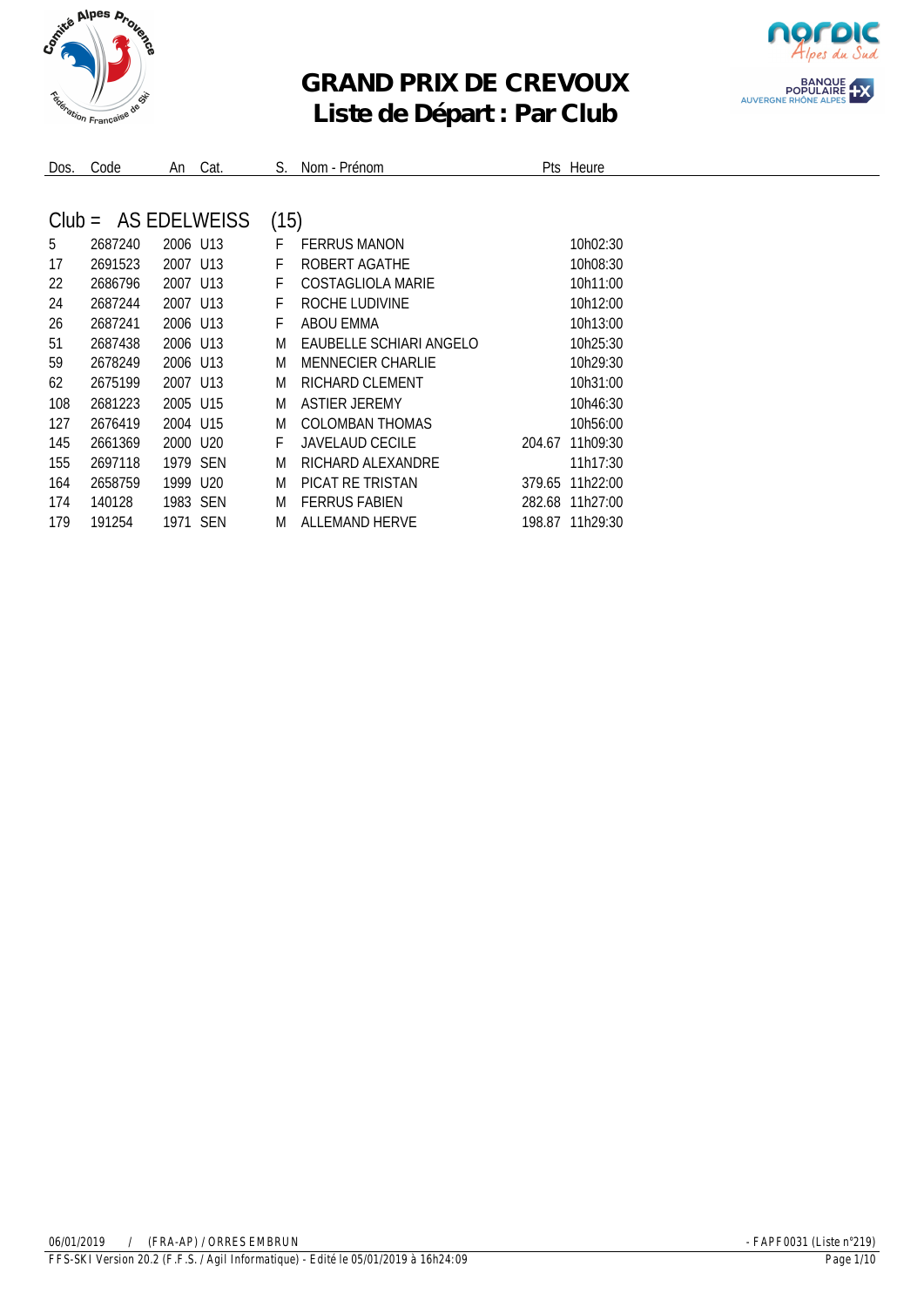| Dos. Code | An Cat. | S. Nom - Prénom |
|-----------|---------|-----------------|
|-----------|---------|-----------------|

Pts Heure

|     | $Club = CO DEVOLUY (2)$ |                    |                 |
|-----|-------------------------|--------------------|-----------------|
|     | 46 2685464 2007-U13     | M CHAIX TOM        | 10h23:00        |
| 183 | 2617093  1990 SFN       | M CALAMITA TRISTAN | 132.68 11h31:30 |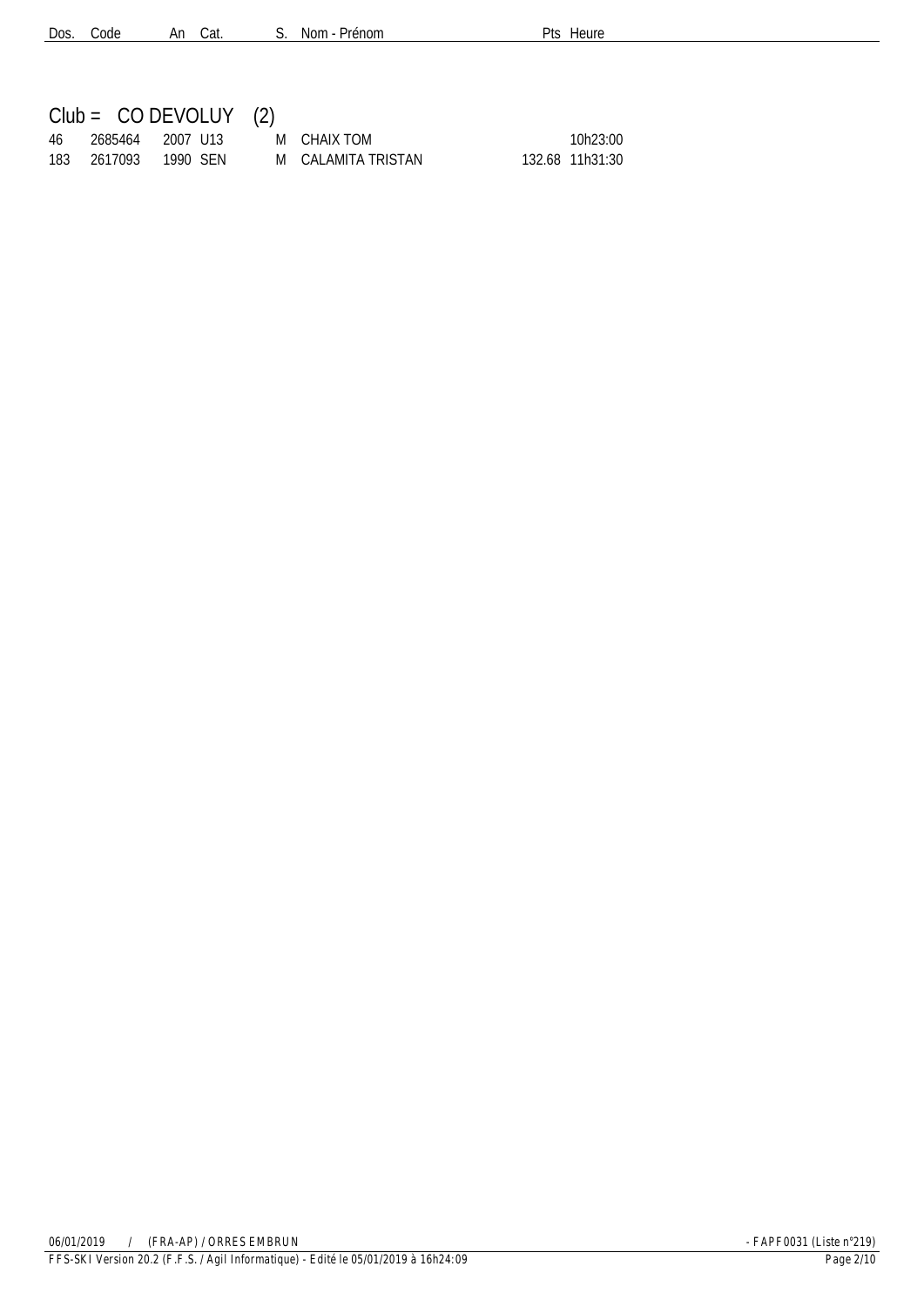| Dos. Code |  | An Cat. |  |
|-----------|--|---------|--|
|           |  |         |  |

| Nom - Prénom | Pts Heure |
|--------------|-----------|
|              |           |

| $Club =$ | <b>ES VALLOUISE</b> |                      |            | (17) |                         |        |                 |
|----------|---------------------|----------------------|------------|------|-------------------------|--------|-----------------|
| 29       | 2688422             | 2006 U13             |            | F    | <b>OLIVERO ELSY</b>     |        | 10h14:30        |
| 30       | 2688420             | 2006 U13             |            | F    | <b>GRANET COLINE</b>    |        | 10h15:00        |
| 43       | 2688417             | 2006 U13             |            | M    | <b>CELSE TIMEO</b>      |        | 10h21:30        |
| 73       | 2677818             | 2004 U15             |            | F    | <b>VIANO BELLANDINE</b> |        | 10h33:30        |
| 74       | 2682675             | 2005 U15             |            | F    | <b>BUISSON ROMANE</b>   |        | 10h34:00        |
| 78       | 2671606             | 2004 U15             |            | F    | BASSA INA               |        | 10h36:00        |
| 86       | 2688632             | 2005 U15             |            | F    | AZAM JULIE              |        | 10h40:00        |
| 112      | 2677531             | 2004 U15             |            | M    | RAULIN TIMOTHE          |        | 10h48:30        |
| 114      | 2688419             | 2004 U15             |            | M    | <b>FIGUIER ANTOINE</b>  |        | 10h49:30        |
| 120      | 2682819             | 2005 U15             |            | M    | <b>GIRAUD BRICE</b>     |        | 10h52:30        |
| 139      | 2632765             | 1974 SEN             |            | F    | <b>BAUDINO MURIEL</b>   |        | 324.22 11h06:30 |
| 148      | 2625963             | 1995 SEN             |            | F    | PIRON SILENE            | 126.69 | 11h11:00        |
| 165      | 2614037             | 1970 SEN             |            | M    | <b>FIGUIER JEAN LUC</b> | 366.39 | 11h22:30        |
| 166      | 2639004             | 2000 U <sub>20</sub> |            | M    | TRIBOULET GAEL          | 365.29 | 11h23:00        |
| 171      | 2189528             | 1991                 | <b>SEN</b> | M    | <b>BORTOLUSSI MARC</b>  | 305.83 | 11h25:30        |
| 177      | 2655888             | 2001                 | U20        | M    | <b>BUISSON NINO</b>     | 207.03 | 11h28:30        |
| 188      | 2655656             | 2000 U <sub>20</sub> |            | M    | JOUANNON NATHAN         | 63.41  | 11h34:00        |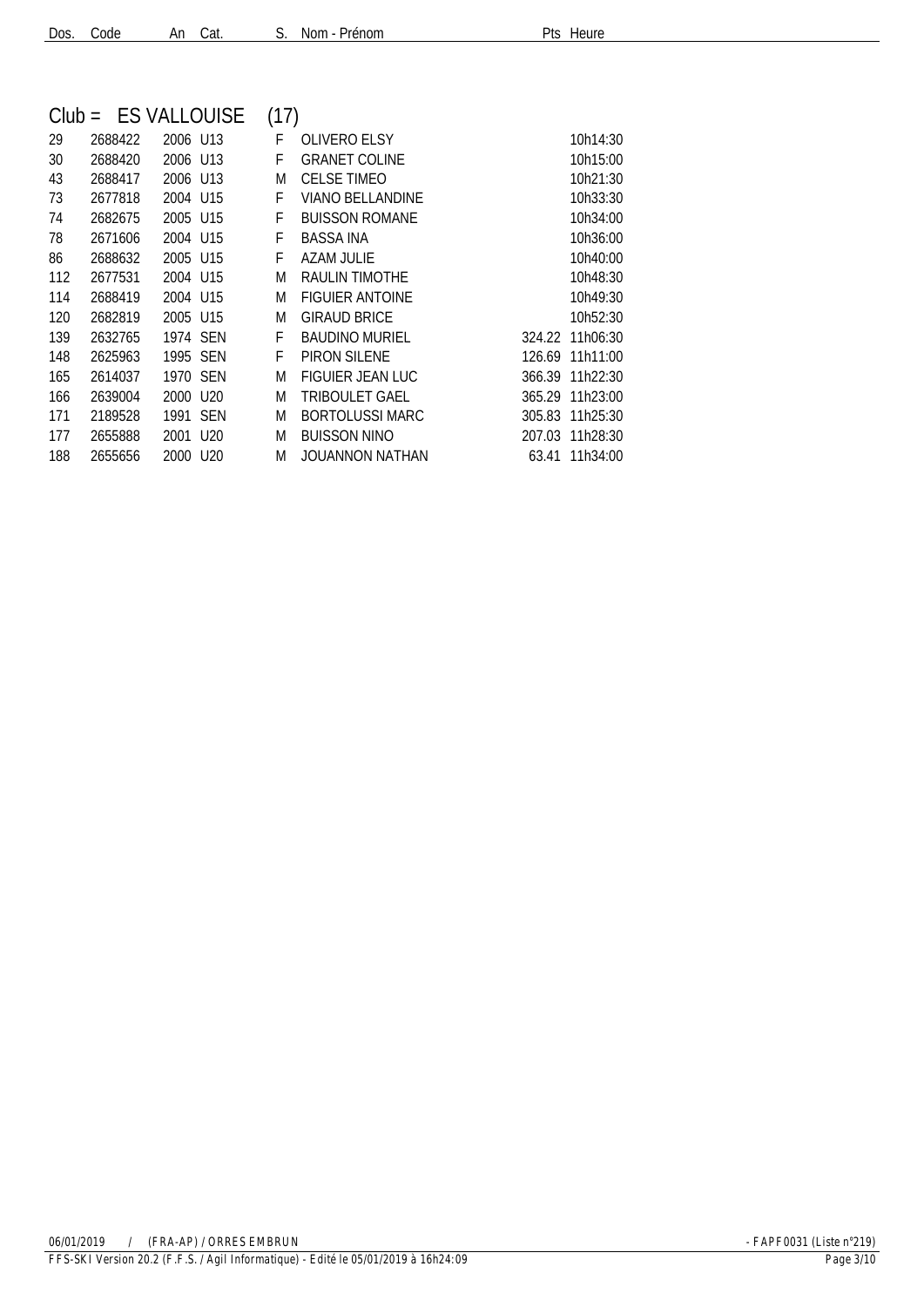| $Club =$ | GAP-BAYARD |          |     | (25) |                               |        |          |
|----------|------------|----------|-----|------|-------------------------------|--------|----------|
| 1        | 2695021    | 2007 U13 |     | F    | <b>GROLEAU MARYLOU</b>        |        | 10h00:30 |
| 13       | 2697005    | 2006 U13 |     | F    | AIT ARKOUB TRIPON MAINA       |        | 10h06:30 |
| 21       | 2691647    | 2007 U13 |     | F    | <b>BESSOLES CLELIA</b>        |        | 10h10:30 |
| 34       | 2696967    | 2007 U13 |     | M    | PALLAUD ANTOINE               |        | 10h17:00 |
| 38       | 2696969    | 2007 U13 |     | M    | <b>JUBERT EDOUARD</b>         |        | 10h19:00 |
| 50       | 2685406    | 2006 U13 |     | M    | <b>CLARET SIMON</b>           |        | 10h25:00 |
| 60       | 2691770    | 2007 U13 |     | M    | <b>ABDULHAK FLORIN</b>        |        | 10h30:00 |
| 82       | 2683353    | 2005 U15 |     | F    | RUCINSKI NATACHA              |        | 10h38:00 |
| 84       | 2681489    | 2005 U15 |     | F    | <b>DUPONT LEFEBVRE JEANNE</b> |        | 10h39:00 |
| 88       | 2691656    | 2004 U15 |     | F    | <b>MERY VALENTINE</b>         |        | 10h41:00 |
| 90       | 2690974    | 2004 U15 |     | F    | <b>LADA CLEMENCE</b>          |        | 10h42:00 |
| 101      | 2696968    | 2005 U15 |     | M    | <b>FIQUET GASPARD</b>         |        | 10h43:00 |
| 106      | 2681486    | 2005 U15 |     | M    | <b>FRIONNET MATHIEU</b>       |        | 10h45:30 |
| 131      | 2688132    | 1975     | SEN | F    | <b>HUC STEPHANIE</b>          |        | 11h02:30 |
| 132      | 2156110    | 1985     | SEN | F    | <b>CHAIX EMILIE</b>           |        | 11h03:00 |
| 146      | 2656145    | 1999 U20 |     | F    | CHAUVIN CHLOE                 | 182.96 | 11h10:00 |
| 154      | 2696970    | 1993 SEN |     | M    | <b>VINCENT CHAIX SAMUEL</b>   |        | 11h17:00 |
| 162      | 2637675    | 1958 SEN |     | M    | CHABRE DANIFI                 | 622.76 | 11h21:00 |
| 163      | 2678830    | 2001     | U20 | M    | <b>MAHILLON TOM</b>           | 398.29 | 11h21:30 |
| 168      | 2664051    | 2001     | U20 | M    | <b>ALLEMAND YANNIS</b>        | 330.06 | 11h24:00 |
| 169      | 2656147    | 1999     | U20 | M    | <b>OLANDA DORIAN</b>          | 326.88 | 11h24:30 |
| 175      | 2655177    | 1971 SEN |     | M    | <b>MARQUET CHRISTOPHE</b>     | 279.62 | 11h27:30 |
| 180      | 2652265    | 1999 U20 |     | M    | <b>MAHILLON ROBIN</b>         | 182.03 | 11h30:00 |
| 187      | 2133409    | 1987 SEN |     | M    | <b>FAIVRE BENJAMIN</b>        | 72.25  | 11h33:30 |
| 192      | 2663579    | 2000 U20 |     | M    | MONTEIRO OLIVIER              | 36.49  | 11h36:00 |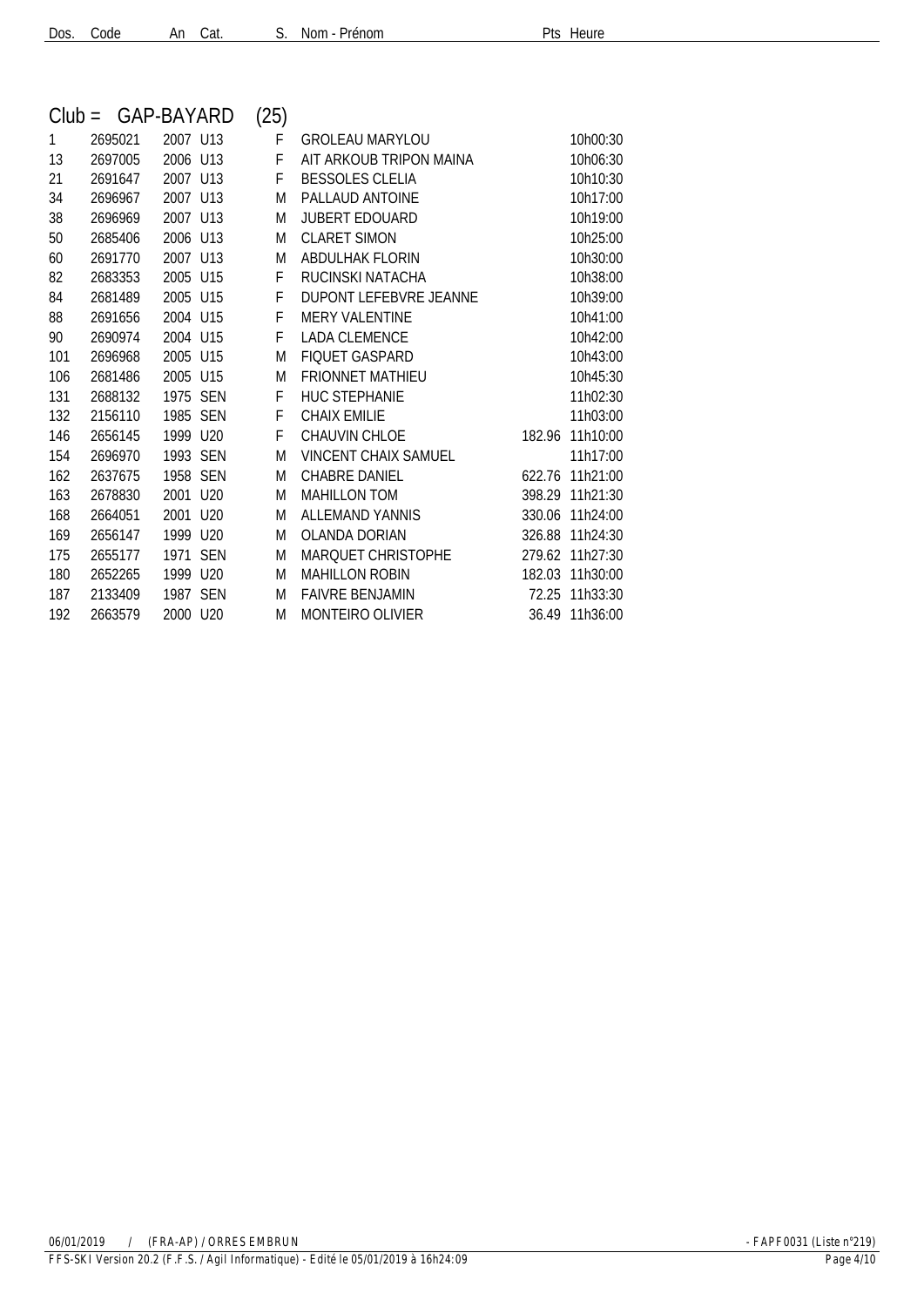| Dos. Code |  |  | An Cat. |  | S. Nom - Prénom |
|-----------|--|--|---------|--|-----------------|
|-----------|--|--|---------|--|-----------------|

Pts Heure

| $Club =$ |         | <b>LES TROLLS</b>       | (13) |                            |        |          |
|----------|---------|-------------------------|------|----------------------------|--------|----------|
| 6        | 2692666 | 2007 U13                | F    | LEMARIE LIV                |        | 10h03:00 |
| 11       | 2692642 | 2007 U13                | F    | LEMEILLE ZELIE             |        | 10h05:30 |
| 32       | 2692669 | 2007 U13                | M    | JOUANNEAU THELLIER TITOUAN |        | 10h16:00 |
| 35       | 2684257 | 2007 U13                | M    | ANDRILLON GASPARD          |        | 10h17:30 |
| 37       | 2697381 | 2007 U13                | M    | BUDIN NILS                 |        | 10h18:30 |
| 64       | 2697382 | 2007 U13                | M    | <b>CURT ESTEFAN</b>        |        | 10h32:00 |
| 71       | 2683414 | 2005 U15                | F    | VASSEL LOU ANN             |        | 10h32:30 |
| 91       | 2650912 | 2004 U15                | F    | FOURNIER ROSEC MARGAUX     |        | 10h42:30 |
| 107      | 2683413 | 2005 U15                | M    | PIRAT MATHIAS              |        | 10h46:00 |
| 119      | 2683408 | 2005 U15                | M    | <b>BERTHIER ROMAIN</b>     |        | 10h52:00 |
| 122      | 2673533 | 2004 U15                | M    | <b>TUILLIERE ANDEOL</b>    |        | 10h53:30 |
| 123      | 2687894 | 2005 U15                | M    | NIFENECKER JOURI           |        | 10h54:00 |
| 147      | 2656588 | U <sub>20</sub><br>2001 | F    | <b>BARTHELEMY MAEVA</b>    | 148.62 | 11h10:30 |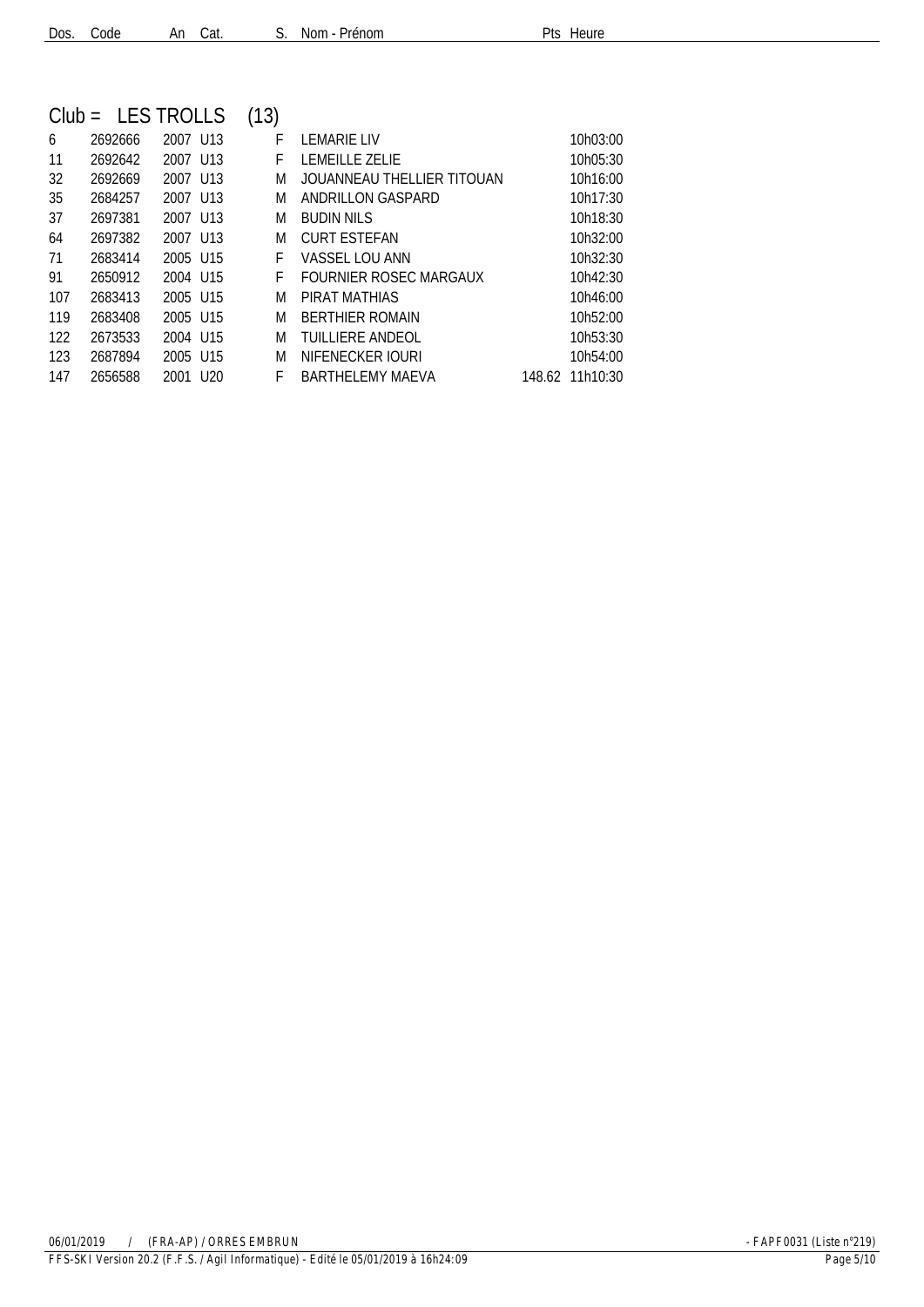| Dos. Code | An Cat. | S.N |  |
|-----------|---------|-----|--|
|           |         |     |  |

| Nom - Prénom | Pts Heure |
|--------------|-----------|
|              |           |

| (26)<br>MTGVE V.CLAR<br>$Club =$ |         |          |            |   |                           |        |          |
|----------------------------------|---------|----------|------------|---|---------------------------|--------|----------|
| 10                               | 2692105 | 2007 U13 |            | F | PRIGENT JULIANE           |        | 10h05:00 |
| 28                               | 2687642 | 2006 U13 |            | F | <b>SOULIER CLOE</b>       |        | 10h14:00 |
| 41                               | 2687638 | 2006 U13 |            | M | <b>BENE VICTOR</b>        |        | 10h20:30 |
| 52                               | 2692104 | 2007 U13 |            | M | <b>FALLET MATHIEU</b>     |        | 10h26:00 |
| 63                               | 2678751 | 2007 U13 |            | M | POINSONNET MAHE           |        | 10h31:30 |
| 72                               | 2681766 | 2005 U15 |            | F | <b>DUPORT ANAELLE</b>     |        | 10h33:00 |
| 76                               | 2676574 | 2004 U15 |            | F | <b>MANIN ESTELLE</b>      |        | 10h35:00 |
| 103                              | 2674021 | 2004 U15 |            | M | <b>MOLINATTI TRISTAN</b>  |        | 10h44:00 |
| 104                              | 2676581 | 2004 U15 |            | M | ROUX MATTEO               |        | 10h44:30 |
| 105                              | 2665736 | 2005 U15 |            | M | <b>SANSONNE NINO</b>      |        | 10h45:00 |
| 117                              | 2674944 | 2005 U15 |            | M | POINSONNET PABLO          |        | 10h51:00 |
| 125                              | 2695848 | 2004 U15 |            | M | EL FAZANI SOFIANE         |        | 10h55:00 |
| 133                              | 2699639 | 1991     | <b>SEN</b> | F | <b>BELIN MATHILDE</b>     |        | 11h03:30 |
| 134                              | 2680145 | 1976 SEN |            | F | <b>MEYER MIRIAM</b>       |        | 11h04:00 |
| 136                              | 2682696 | 1978 SEN |            | F | POINSONNET STEPHANIE      | 491.43 | 11h05:00 |
| 142                              | 2680628 | 1971     | <b>SEN</b> | F | <b>BELLIVIER SANDRINE</b> | 267.81 | 11h08:00 |
| 143                              | 2650162 | 2001     | U20        | F | PLEINDOUX LOUISON         | 265.28 | 11h08:30 |
| 157                              | 2698521 | 1975 SEN |            | M | <b>CHARLES GUILLAUME</b>  |        | 11h18:30 |
| 158                              | 2699550 | 1973 SEN |            | M | <b>DUPORT FLORENT</b>     |        | 11h19:00 |
| 160                              | 2658755 | 1999 U20 |            | M | <b>MANIN TOM</b>          |        | 11h20:00 |
| 172                              | 2683538 | 1991     | SEN        | M | <b>DROUIN SIMON</b>       | 298.68 | 11h26:00 |
| 173                              | 2661539 | 2001     | U20        | M | <b>BERNAUDON QUENTIN</b>  | 286.87 | 11h26:30 |
| 186                              | 2661676 | 2001     | U20        | M | <b>SERRA ELIOT</b>        | 86.56  | 11h33:00 |
| 189                              | 2659089 | 2001     | U20        | M | <b>MONNET THEO</b>        | 61.59  | 11h34:30 |
| 190                              | 2661537 | 2001     | U20        | M | <b>ARNAUD JULIEN</b>      | 53.64  | 11h35:00 |
| 191                              | 2661542 | 2001 U20 |            | M | PEREZ FLORIAN             | 53.15  | 11h35:30 |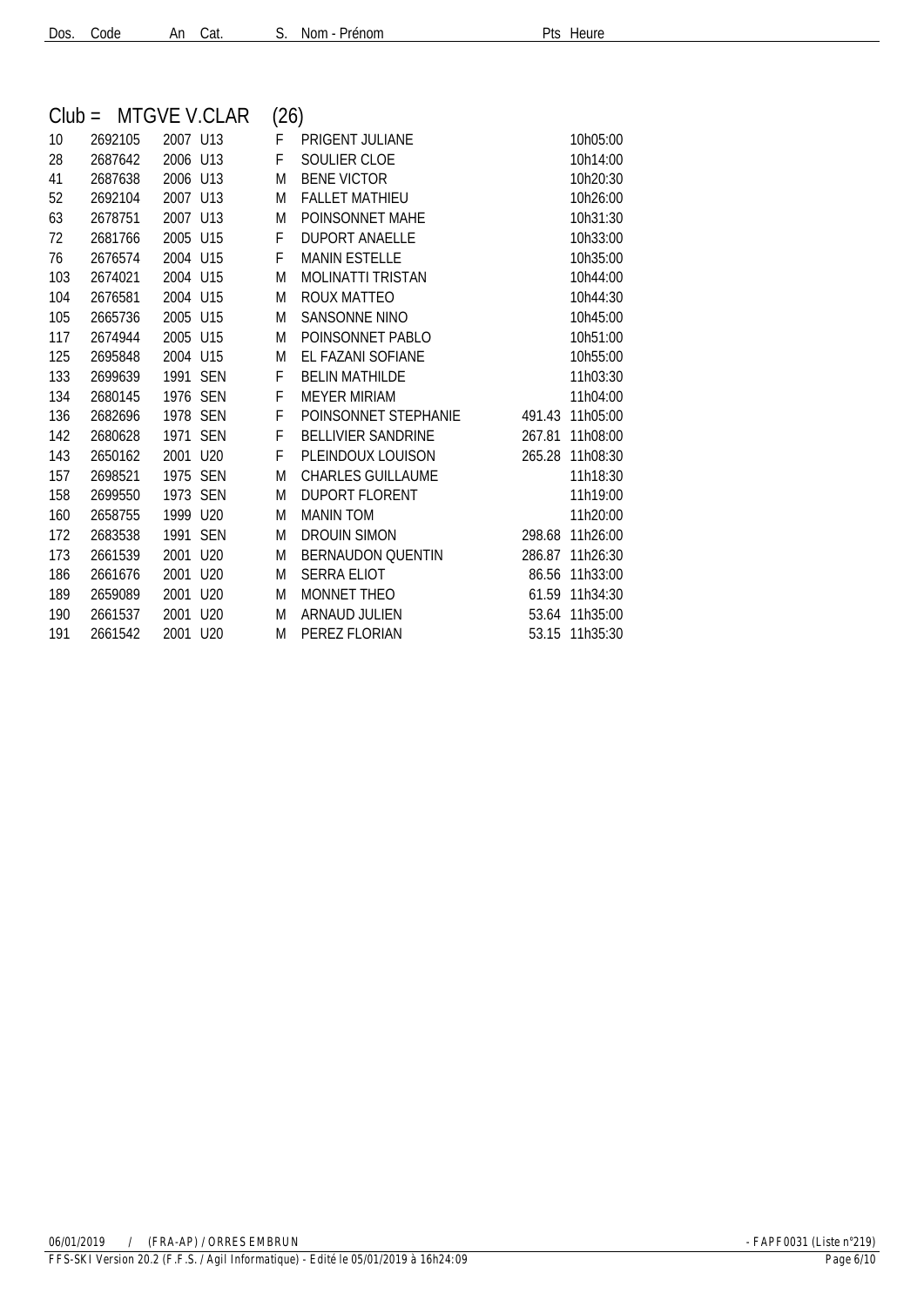| $Club =$ |         |          | <b>ORRES EMBRUN</b> |   | (27)                      |        |                 |
|----------|---------|----------|---------------------|---|---------------------------|--------|-----------------|
| 7        | 2686781 | 2006 U13 |                     | F | <b>RABIER ANAIS</b>       |        | 10h03:30        |
| 12       | 2694519 | 2007 U13 |                     | F | <b>BERTRAND ANGELE</b>    |        | 10h06:00        |
| 14       | 2694103 | 2007 U13 |                     | F | <b>ANCEL ROMANE</b>       |        | 10h07:00        |
| 18       | 2687995 | 2006 U13 |                     | F | <b>SAILLANT MANON</b>     |        | 10h09:00        |
| 23       | 2676185 | 2006 U13 |                     | F | COULOUMY CAMILLE          |        | 10h11:30        |
| 31       | 2686452 | 2006 U13 |                     | M | <b>ANCEL THEO</b>         |        | 10h15:30        |
| 33       | 2691486 | 2007 U13 |                     | M | <b>CASSIA BAPTISTE</b>    |        | 10h16:30        |
| 39       | 2676189 | 2007 U13 |                     | M | <b>WILLIAMS IVAN</b>      |        | 10h19:30        |
| 40       | 2691492 | 2006 U13 |                     | M | <b>LOMBARD VALENTIN</b>   |        | 10h20:00        |
| 48       | 2691495 | 2007 U13 |                     | M | <b>MATIAS REMO</b>        |        | 10h24:00        |
| 54       | 2694104 | 2006 U13 |                     | M | <b>BOUNOUS ELIOT</b>      |        | 10h27:00        |
| 55       | 2691469 | 2007 U13 |                     | M | <b>CHAPUIS LAURIC</b>     |        | 10h27:30        |
| 57       | 2691498 | 2007 U13 |                     | M | <b>BERNARD LUIS</b>       |        | 10h28:30        |
| 109      | 2681611 | 2005 U15 |                     | M | <b>MERAND THIBAULT</b>    |        | 10h47:00        |
| 115      | 2681629 | 2005 U15 |                     | M | <b>TURENNE MATTEO</b>     |        | 10h50:00        |
| 126      | 2684439 | 2005 U15 |                     | M | <b>AZABANT REMY</b>       |        | 10h55:30        |
| 129      | 2681632 | 2005 U15 |                     | M | <b>CHAPUIS MILO</b>       |        | 10h57:00        |
| 130      | 2656061 | 2004 U15 |                     | M | <b>BLANC GRAS BASTIEN</b> |        | 10h57:30        |
| 137      | 2694064 | 1984 SEN |                     | F | <b>LAGIER NATHALIE</b>    | 400.85 | 11h05:30        |
| 141      | 2635451 | 1974 SEN |                     | F | RIGOLET MARIE FANNY       |        | 280.14 11h07:30 |
| 151      | 2647584 | 1998 SEN |                     | M | <b>HENRY PAUL</b>         |        | 11h15:30        |
| 152      | 2694061 | 1972 SEN |                     | M | KOT JEAN FRANCOIS         |        | 11h16:00        |
| 156      | 2698038 | 1978 SEN |                     | M | COULOUMY NICOLAS          |        | 11h18:00        |
| 159      | 2606012 | 1993 SEN |                     | M | REINAUDO PAUL             |        | 11h19:30        |
| 167      | 2649142 | 2000 U20 |                     | M | <b>SAILLANT HUGO</b>      | 363.63 | 11h23:30        |
| 181      | 2646389 | 1998 SEN |                     | M | <b>QUERE CEDRIC</b>       | 152.48 | 11h30:30        |
| 185      | 2222912 | 1989 SEN |                     | M | <b>KEMPF THOMAS</b>       |        | 127.54 11h32:30 |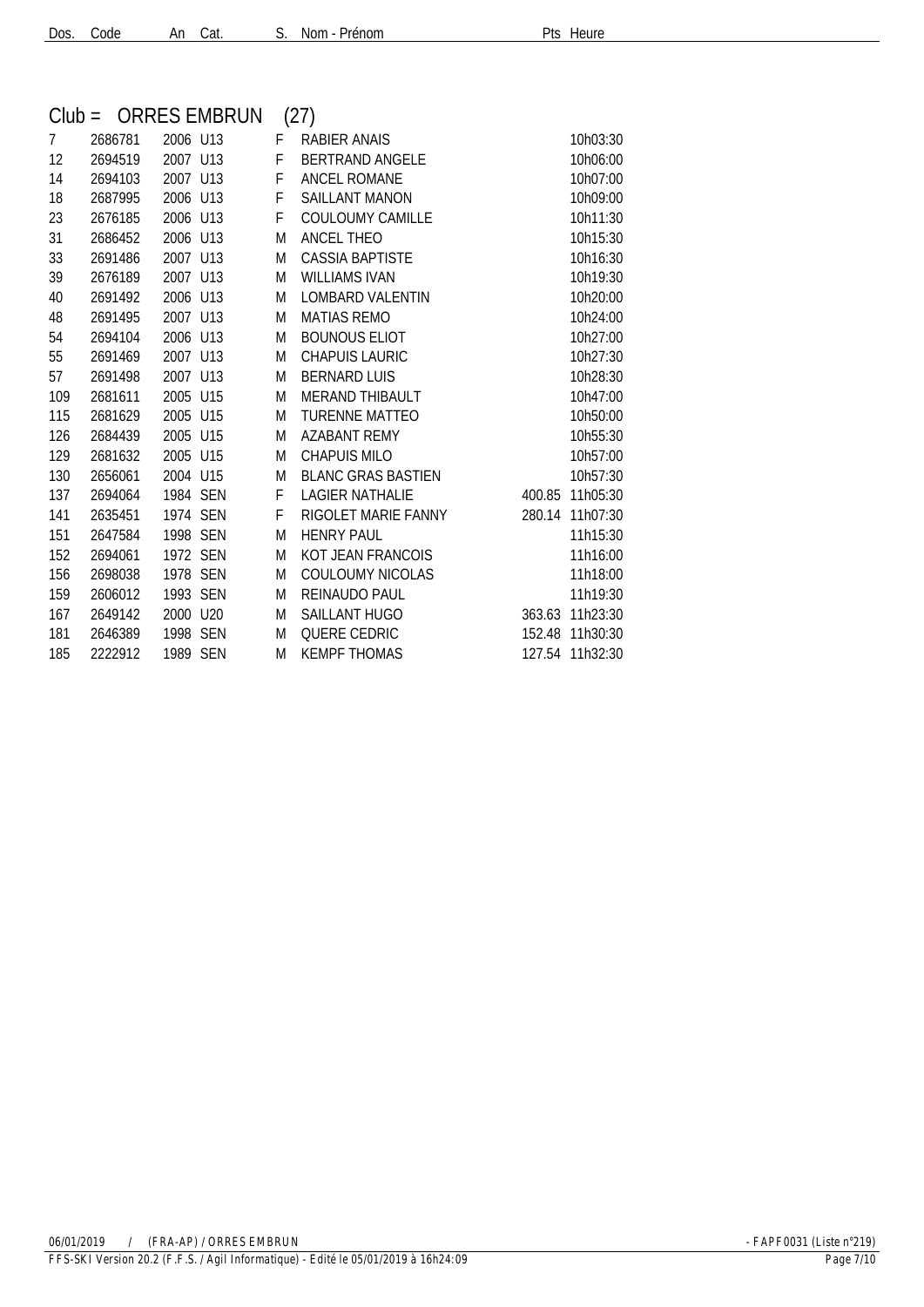| $Club =$ |         |                      | SAUZE BARCEL | (15) |                         |        |          |
|----------|---------|----------------------|--------------|------|-------------------------|--------|----------|
| 3        | 2688052 | 2006 U13             |              | F    | RAINA CAMILLE           |        | 10h01:30 |
| 9        | 2688053 | 2006 U13             |              | F    | ROUGON LISA             |        | 10h04:30 |
| 44       | 2692030 | 2007 U13             |              | M    | THEVENET LEO            |        | 10h22:00 |
| 47       | 2677420 | 2006 U13             |              | M    | <b>CROSE SIMON</b>      |        | 10h23:30 |
| 61       | 2681874 | 2006 U13             |              | M    | <b>FRIBOURG JEREMIE</b> |        | 10h30:30 |
| 77       | 2663536 | 2004 U15             |              | F    | <b>JEAN FAUSTINE</b>    |        | 10h35:30 |
| 81       | 2688049 | 2005 U15             |              | F    | <b>GIACOPINI ANAIS</b>  |        | 10h37:30 |
| 83       | 2688788 | 2005 U15             |              | F    | ROUGON SVETLANA         |        | 10h38:30 |
| 89       | 2688051 | 2005 U15             |              | F    | <b>PRIGENT MAIWEN</b>   |        | 10h41:30 |
| 110      | 2676777 | 2004 U15             |              | M    | <b>FRIBOURG OUENTIN</b> |        | 10h47:30 |
| 111      | 2688050 | 2005 U15             |              | M    | DE BAETS MAURO          |        | 10h48:00 |
| 121      | 2681876 | 2005 U15             |              | M    | <b>GRATRAUD GUILHEM</b> |        | 10h53:00 |
| 128      | 2692882 | 2005 U15             |              | M    | <b>BADOUR YOHANN</b>    |        | 10h56:30 |
| 153      | 2660571 | 2001 U <sub>20</sub> |              | M    | <b>LAE BENOIT</b>       |        | 11h16:30 |
| 178      | 2641552 | 1995 SEN             |              | M    | <b>SURMELY FLORIAN</b>  | 205.89 | 11h29:00 |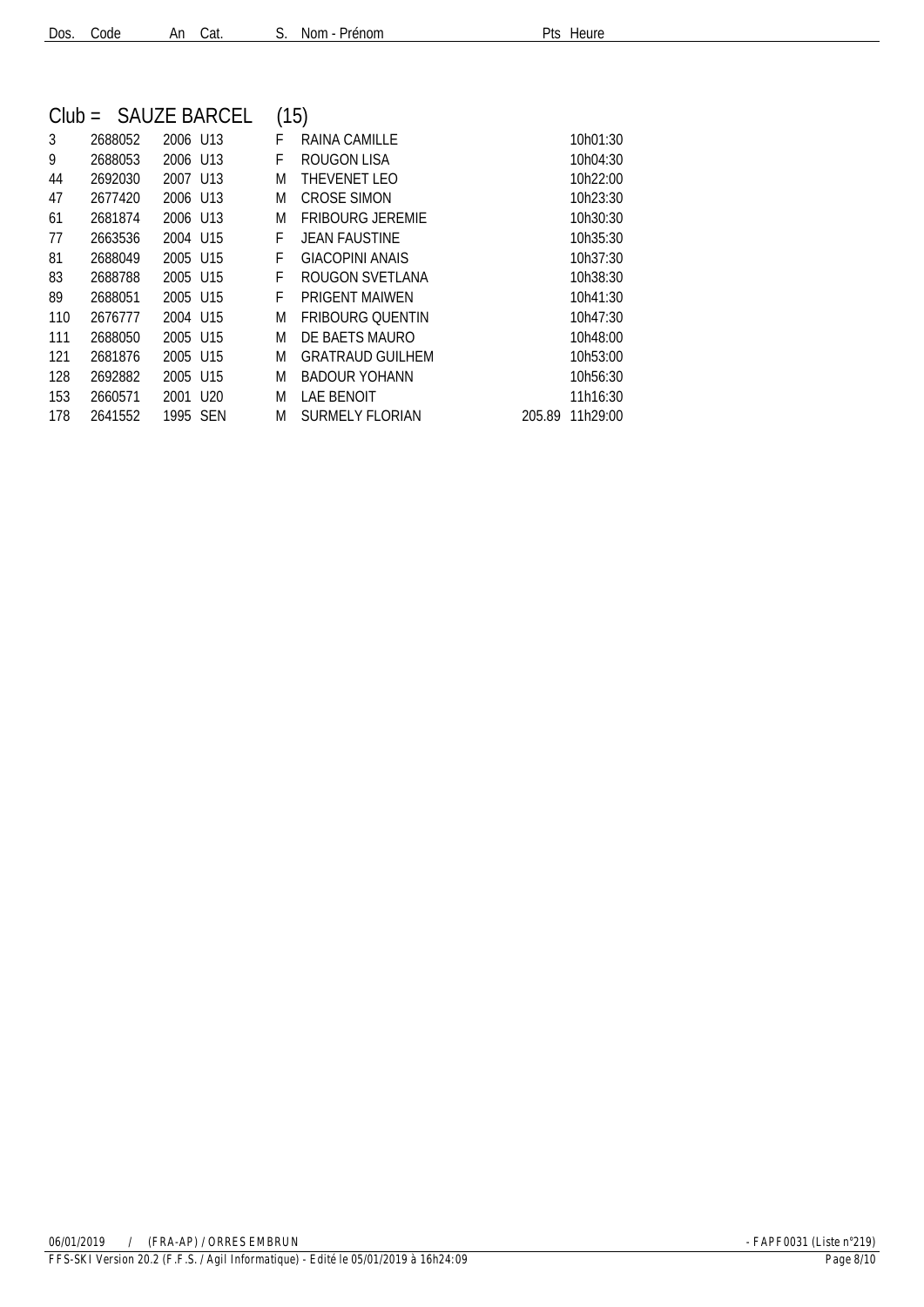|  |  | Dos. Code |  | An Cat. |  | S. Nom - F |
|--|--|-----------|--|---------|--|------------|
|--|--|-----------|--|---------|--|------------|

Prénom Prénom Pts Heure

|                |         | $Club = SC QUEYRAS$  | (12) |                          |                    |
|----------------|---------|----------------------|------|--------------------------|--------------------|
| $\mathfrak{D}$ | 2693796 | 2007 U13             | F    | BARBESIER LAURA          | 10h01:00           |
| 25             | 2693271 | 2007 U13             | F    | DUCHENNE LAYLA           | 10h12:30           |
| 36             | 2693492 | 2007 U13             | M    | ROUX NINO                | 10h18:00           |
| 45             | 2687854 | 2006 U13             | M    | <b>BARBESIER BASTIEN</b> | 10h22:30           |
| 49             | 2687878 | 2006 U13             | M    | LASNIER JASMIN           | 10h24:30           |
| 53             | 2687881 | 2006 U13             | M    | <b>BOURCIFR MATHIAS</b>  | 10h26:30           |
| 56             | 2693273 | 2007 1113            | M    | MIFGGF MATTEO            | 10h28:00           |
| 116            | 2683859 | 2005 U15             | M    | <b>BLANC CYPRIEN</b>     | 10h50:30           |
| 138            | 2605997 | 1980 SEN             | F    | ROUX DELPHINE            | 11h06:00<br>388.66 |
| 144            | 2643842 | 1998 SEN             | F    | <b>LAURENS MARION</b>    | 245.85 11h09:00    |
| 182            | 2663979 | 2001 U <sub>20</sub> | M    | CHERBONNIER THEO         | 11h31:00<br>138.56 |
| 193            | 2349378 | <b>SFN</b><br>1991   | M    | <b>GOALABRE PAUL</b>     | 7.29<br>11h36:30   |